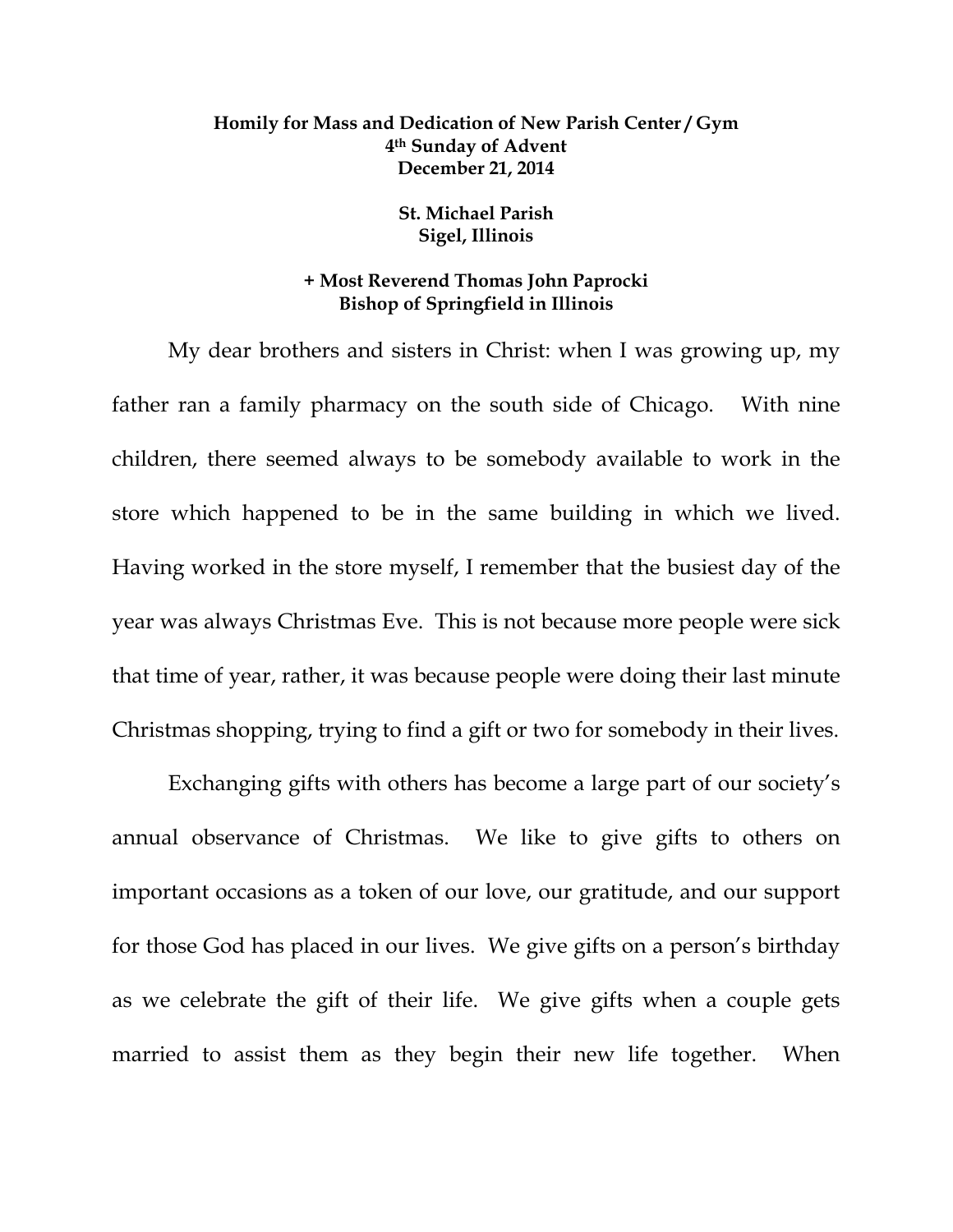somebody we know accomplishes something significant, we give them a gift as a form of congratulations for their achievement.

 Another example of how we give gifts to others can be seen in the new parish center and gym that we will bless immediately following this Mass. Many people from this parish have shared their gifts for this project so that the people of this parish, both now and in the future, will be able to benefit from the use of this new facility. Your generosity shows the love and dedication that you have for this parish family and your willingness to make a sacrifice so that this parish community will continue to remain strong into the future.

 The giving of gifts at Christmas is unique. Everybody participates in giving and receiving gifts on this day, as opposed to other occasions when it is more focused on a single person, or a select group of people, as shown in the examples I have given. One of the ways of understanding this is that the gift of Jesus Christ, who was born on Christmas, was, is, and ever will be a gift for all people. Even though not everybody has or will accept this gift, He has been given to all of mankind nonetheless so that all might have the opportunity for salvation.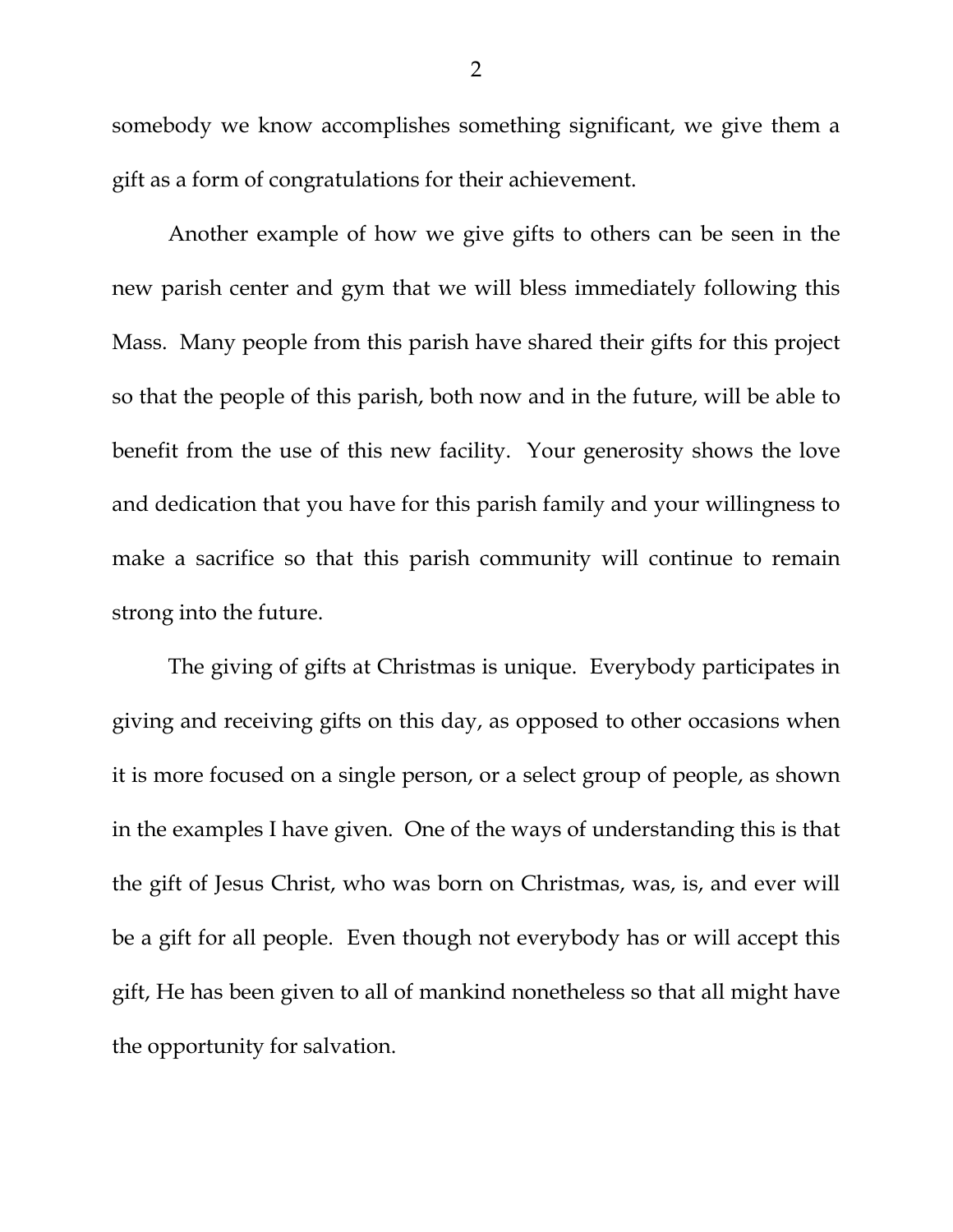It is helpful for us to maintain this perspective when we exchange our gifts for Christmas. Whether we are giving or receiving, each gift should remind us of the most perfect gift of our Savior. As much as we may enjoy the gifts that we receive on Christmas, they should serve to remind us that there is another gift that awaits us, a gift which far exceeds any and every gift that we receive in this life. That gift is eternal life in Heaven, the reward for those who accept Christ into their lives and follow His will.

 Since Christmas is the celebration of the birth of Christ, it would be helpful for us to consider what type of gift we might give to Him in gratitude for the gift of His birth. Trying to figure out what to give somebody for Christmas can often be difficult, but when considering a gift for the Son of God, the task seems all but impossible.

 In our first reading for today's Mass, we see King David struggling with this very issue. The Lord had blessed him in many ways and he felt as though he had to give something back to God. He proposes to build a temple for the Lord. David is surprised when the Lord rejects his offer. He responds, instead, by telling David about the house that the Lord will build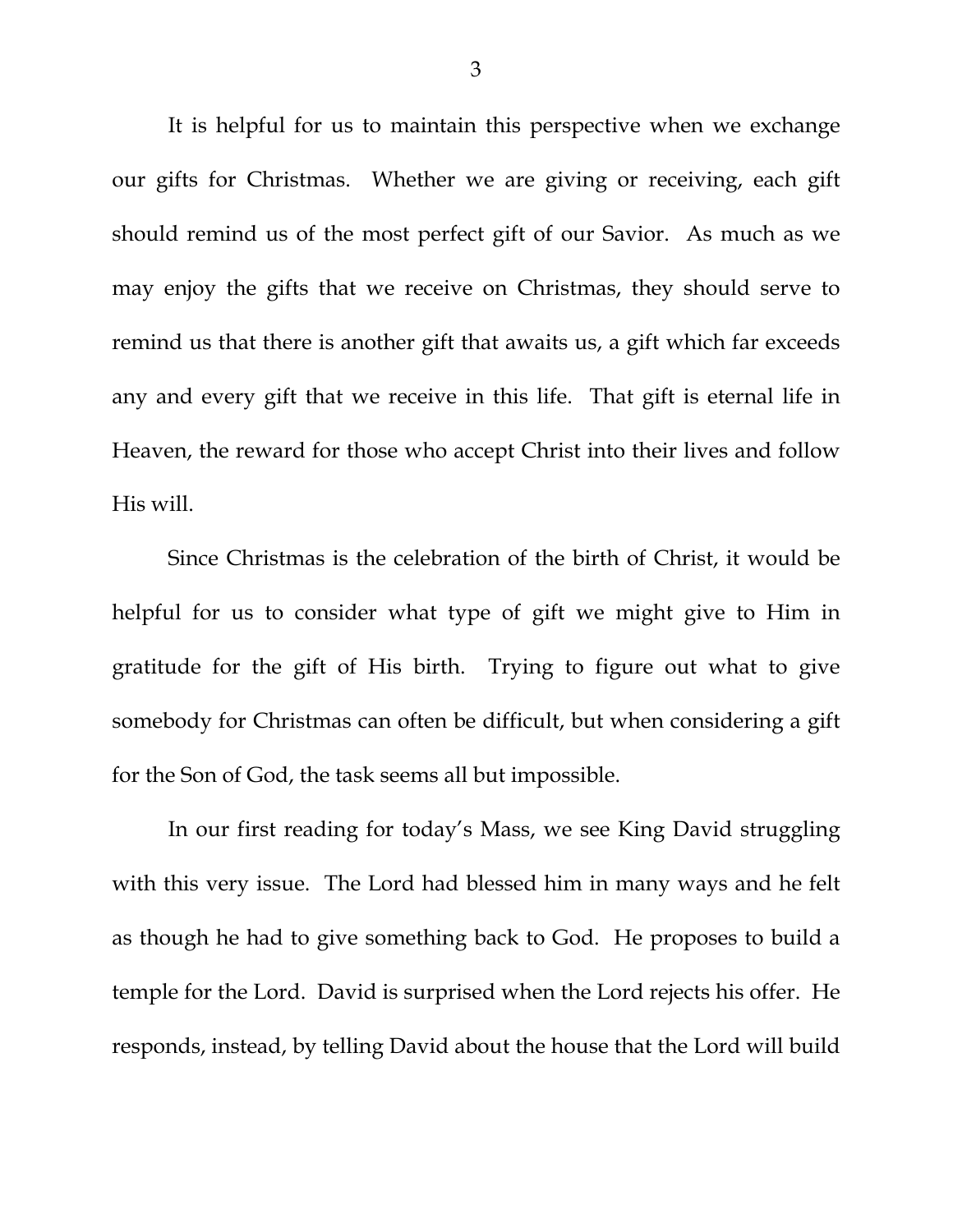for *him*, telling him: "Your house and your kingdom shall endure forever before me; your throne shall stand firm forever" (2 Samuel 7:16).

 In the verses following this promise, King David turns to the Lord and voices a beautiful prayer of thanksgiving as he recognizes that this is the only thing that he can truly give to God in response to the abundant blessings that the Lord had bestowed upon him and his family. He asks the Lord to bless his house that it may remain in God's presence forever (2 Samuel 7:29), remaining ever faithful to the Lord's plan for salvation.

 The example of King David shows us how to respond when God seems to say 'no' to our prayers. When God said 'no' to David, David did not pout, he did not turn away from God, nor did he scoff that God's refusal to give him what he wanted must be proof that there is no God. Instead David responds with a prayer of thanksgiving because God knows our needs better than we do. God says 'no' to David's plan because God has a better plan. Accepting God's 'no' requires as great a faith as carrying out God's 'yes,' but this only makes sense to people of faith. Saint Thomas Aquinas explained this well in his *Summa Theologiae* when he wrote, "To one who has faith, no explanation is necessary. To one without faith, no explanation is possible!"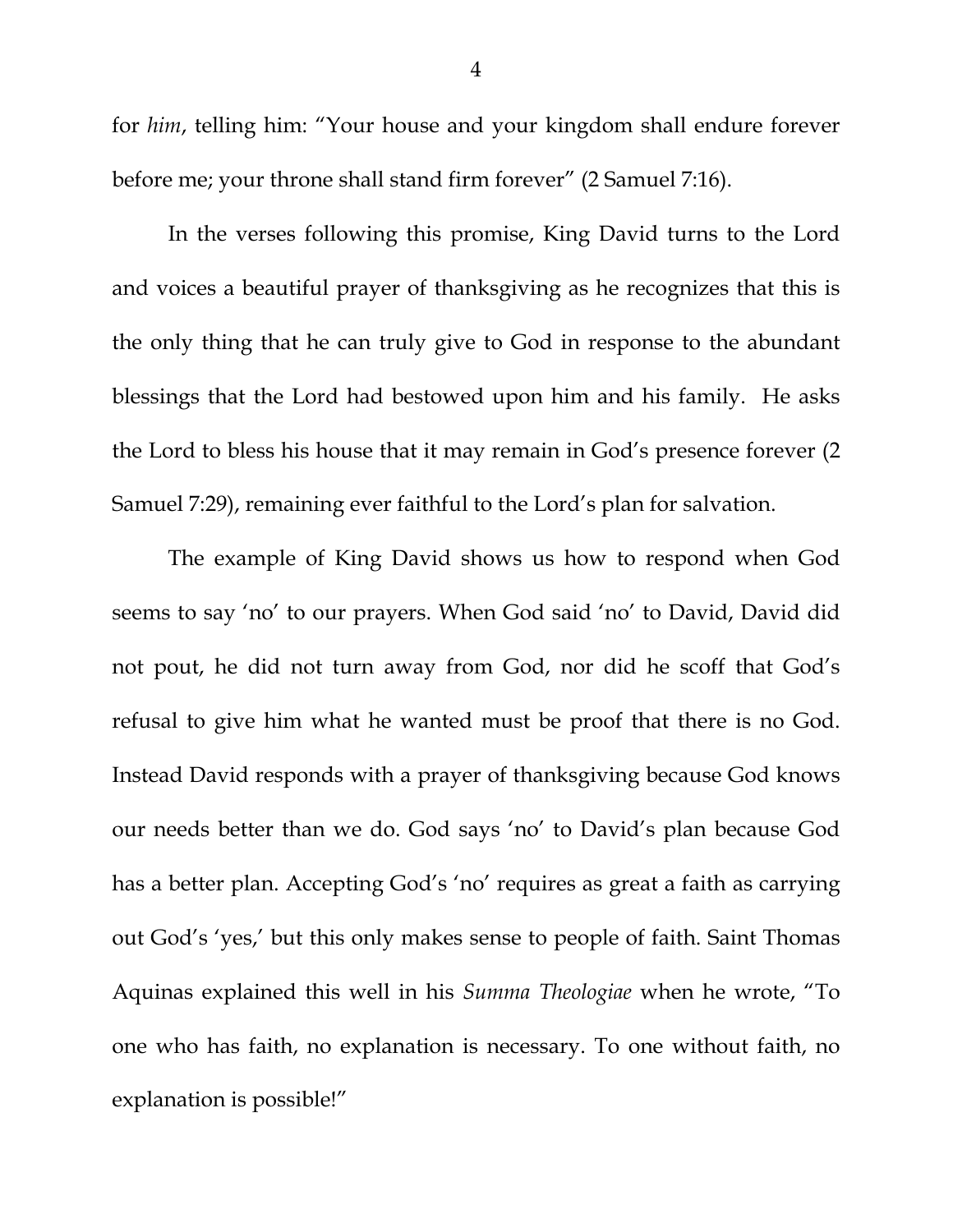The necessary starting point for our gift back to God, then, is to imitate David's prayer of thanksgiving. We are called to express our profound gratitude to God for the many ways He has blessed us, blessings that are both visible and invisible to us. As God, He is not in *need* of anything that we can give to Him. But our gratitude toward Him is important for us, for as we hear in one of the prefaces of the Mass: "For, although you have no need of our praise, yet our thanksgiving is itself your gift, since our praises add nothing to your greatness but profit us for salvation."<sup>1</sup> This thanksgiving profits us for salvation in that our hearts are more open to remaining in His presence throughout our lives so that we can be found worthy to receive the ultimate gift of everlasting life when we reach the end of our pilgrimage of faith.

 Moving from the example of David, we turn to the Blessed Virgin Mary whom we encounter in the Gospel for today's Mass. She shows us how to perfect the gift that we give to her Son for Christmas. When the angel Gabriel comes to Mary, he asks Mary to offer a gift to God. That gift is the gift of her very self. Her response to the angel is one that expresses her willingness to offer everything that she has to God as she says: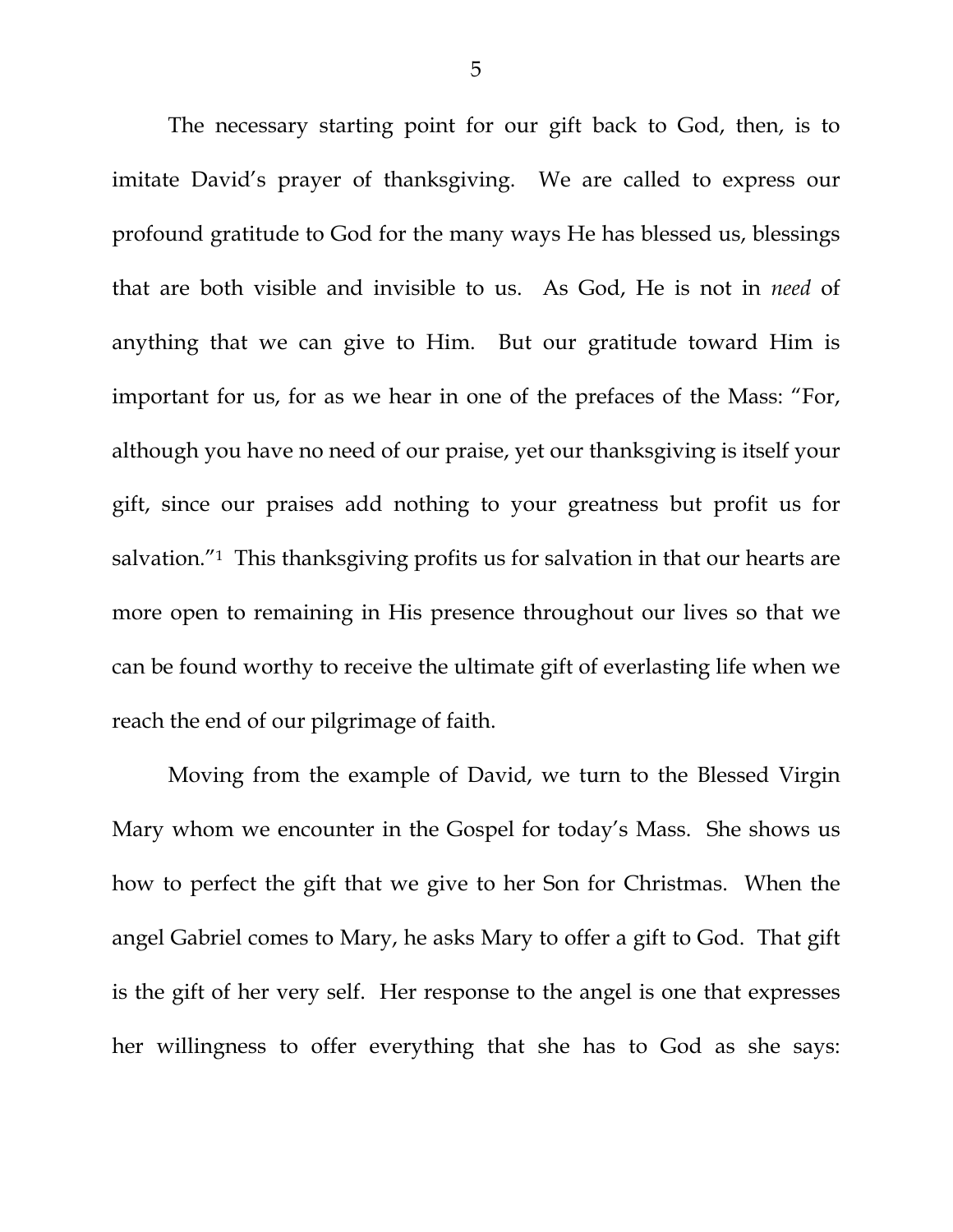"Behold, I am the handmaid of the Lord. May it be done to me according to your word" (Luke 1:38).

 This 'yes' of Mary is the verbal expression of her willingness to continue to let her life be guided totally by God's will. Her welcoming Christ into her life at that moment would be repeated at every other moment of her life as she assented to His will perfectly until the moment she was assumed into Heaven to be united with her Son for all of eternity.

 Our gift to Christ is to give Him our 'yes' each and every day. It is not enough for us to have said 'yes' to Him on the day of our Baptism, or when we renewed those promises at our Confirmation and on every Easter Sunday. We are invited to give that 'yes' at every moment of our lives in imitation of Mary. In saying 'yes' to His will, we do not have to understand it perfectly. We give our assent to Him, trusting in those words given to Mary by the angel, words that are given to us as well, that "nothing will be impossible for God" (Luke 1:37).

 In a very tangible way, we are to give the gift of our 'yes' to Christ by accepting Him as He comes to us in others. As He Himself tells us in Matthew's Gospel: "whatever you did for one of these least brothers of mine, you did for me" (Matthew 25:40). One of the great gifts that we give